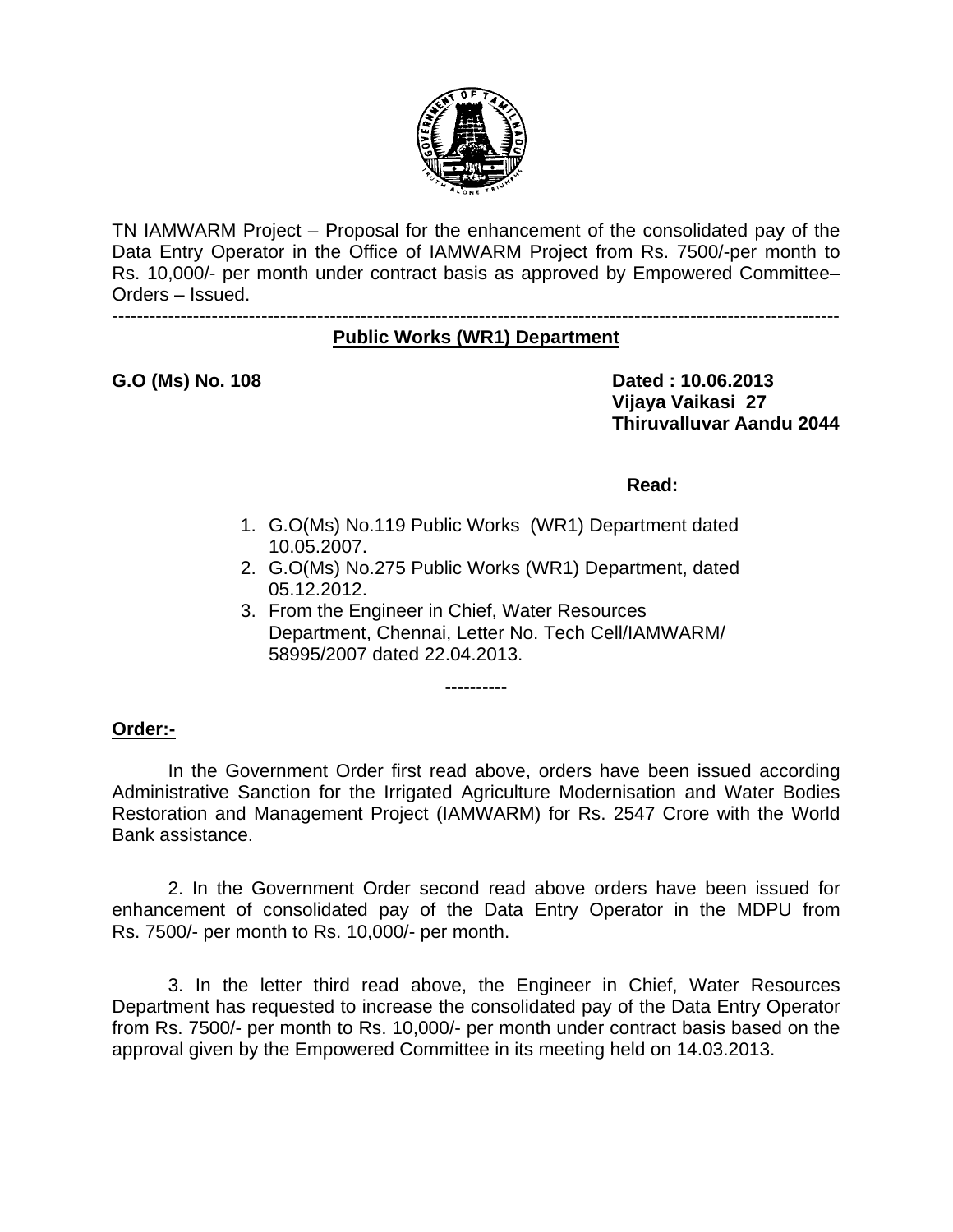4. The Government have decided to accept the proposal of the Engineer in Chief, Water Resources Department as recommended by the Empowered Committee and accord sanction for enhancement of consolidated pay of Data Entry Operator from Rs. 7500/- per month to Rs.10,000/- per month in the Office of IAMWARM Project of Water Resources Department.

5. The additional expenditure sanctioned in para 4 above shall be debited to the following head of account:-

"2701-Major and Medium Irrigation -03, Medium Irrigation (Commercial) – 204 Rehabilitation of work under Tamil Nadu IAMWARM Project – PC – Strengthening of Institute for Officers under Tami Nadu IAMWARM Project – 33 Payments for Professional and Special Services – 04 Contract Payment (DPC 2701-03-204-PC 3341)"

6. This order issues with the concurrence of Finance Department vide its U.No. 25103/PW-II/2013 dated 04.06.2013.

# **(BY ORDER OF THE GOVERNOR)**

### **M. SAI KUMAR SECRETARY TO GOVERNMENT**

To

The Additional Chief Secretary to Government, Planning Development and Special Initiatives Department, Chennai – 9. The Agricultural Production Commissioner and Secretary to Government, Agriculture Department, Chennai – 9. The Secretary to Government, Animal Husbandry, Dairying and Fisheries Department, Chennai - 9. The Principal Secretary to Government, FinanceDepartment, Chennai-9. The Project Director, IAMWARM Project, Multi-Disciplinary Project Unit, Chepauk, Chennai - 5. The Engineer-in-Chief, Water Resources Department,Chepauk, Chennai- 5. The Commissioner of Agriculture, Agriculture Department, Chennai – 5. The Commissioner of Horticulture and Plantation Crops, Chennai – 5. The Commissioner of Agricultural Marketing and Agricultural Business, Guindy, Chennai– 32. The Commissioner, Animal Husbandry and Veterinary Services, DMS Compound, Teynampet, Chennai – 6. The Director of Fisheries, DMS Compound, Teynampet, Chennai – 6.